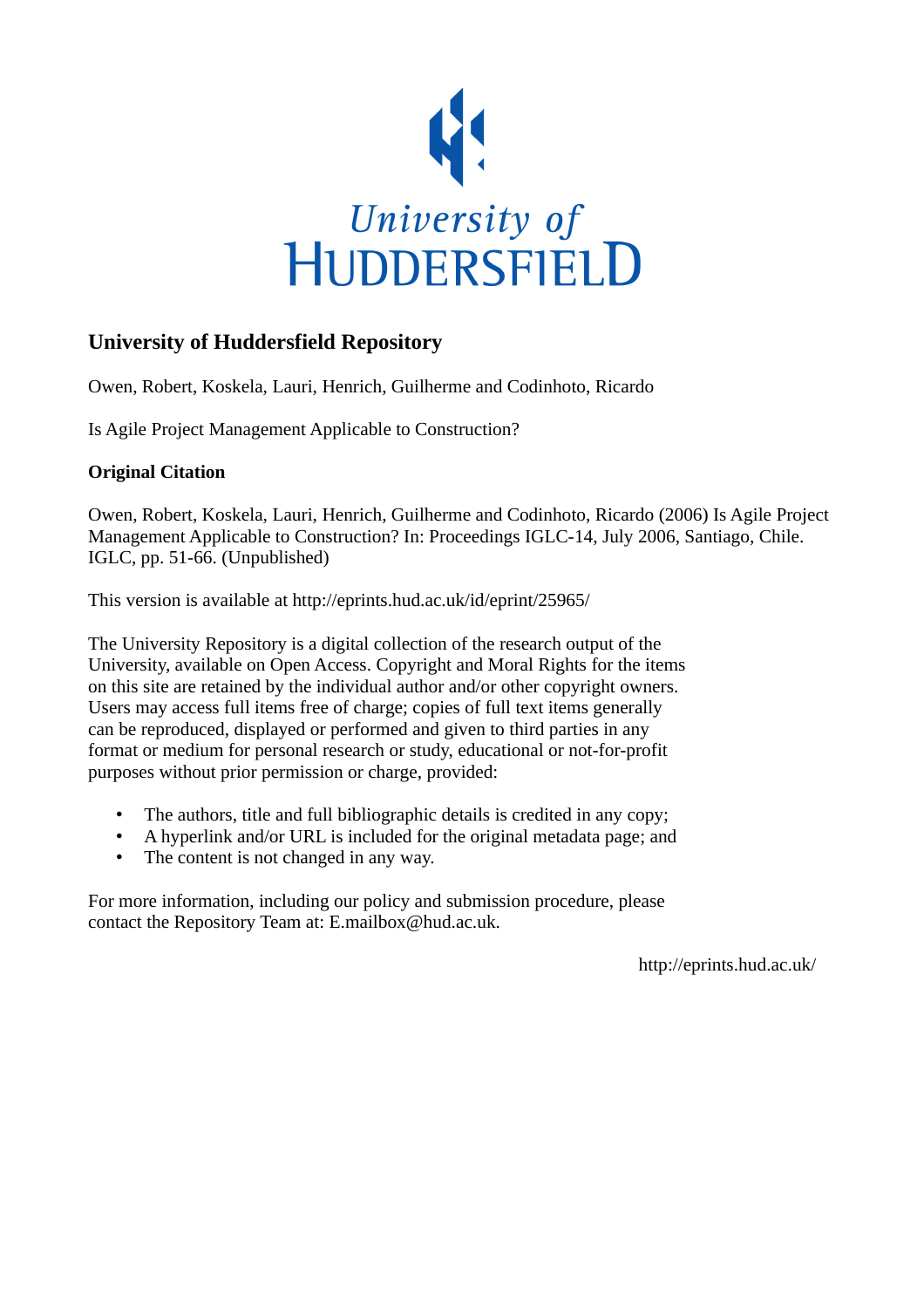## **IS AGILE PROJECT MANAGEMENT APPLICABLE TO CONSTRUCTION?**

#### **Robert Owen1 , Lauri Koskela2 , Guilherme Henrich3 and Ricardo Codinhoto4**

## **ABSTRACT**

This paper briefly summarises the evolution of Agile Project Management (APM) and differentiates it from lean and agile production and 'leagile' construction. The significant benefits being realized through employment of APM within the information systems industry are stated. The characteristics of APM are explored, including: philosophy, organizational attitudes and practices, planning, execution and control and learning. Finally, APM is subjectively assessed as to its potential contribution to the pre-design, design and construction phases.

In conclusion, it is assessed that APM offers considerable potential for application in predesign and design but that there are significant hurdles to its adoption in the actual construction phase. Should these be overcome, APM offers benefits well beyond any individual project.

## **KEY WORDS**

Agile, Project Management, Construction

Salford Centre for Research and Innovation (SCRI), University of Salford,  $4^{th}$  Floor, Maxwell Building, The Crescent, Salford, Greater Manchester, M5 4WT UK. Fax +44 161 2954587

<sup>1</sup> PhD 'Candidate, Phone +44 161 295 4143, r.l.owen@pgr.salford.ac.uk <sup>2</sup>

Professor, Phone +44 161 295 7960, l.j.koskela@salford.ac.uk <sup>3</sup>

PhD Candidate, Phone +44 161 295 4143, g.henrich@pgr.salford.ac.uk <sup>4</sup>

Research Assistant, Phone +44 161 295 4284, r.codinhoto@salford.ac.uk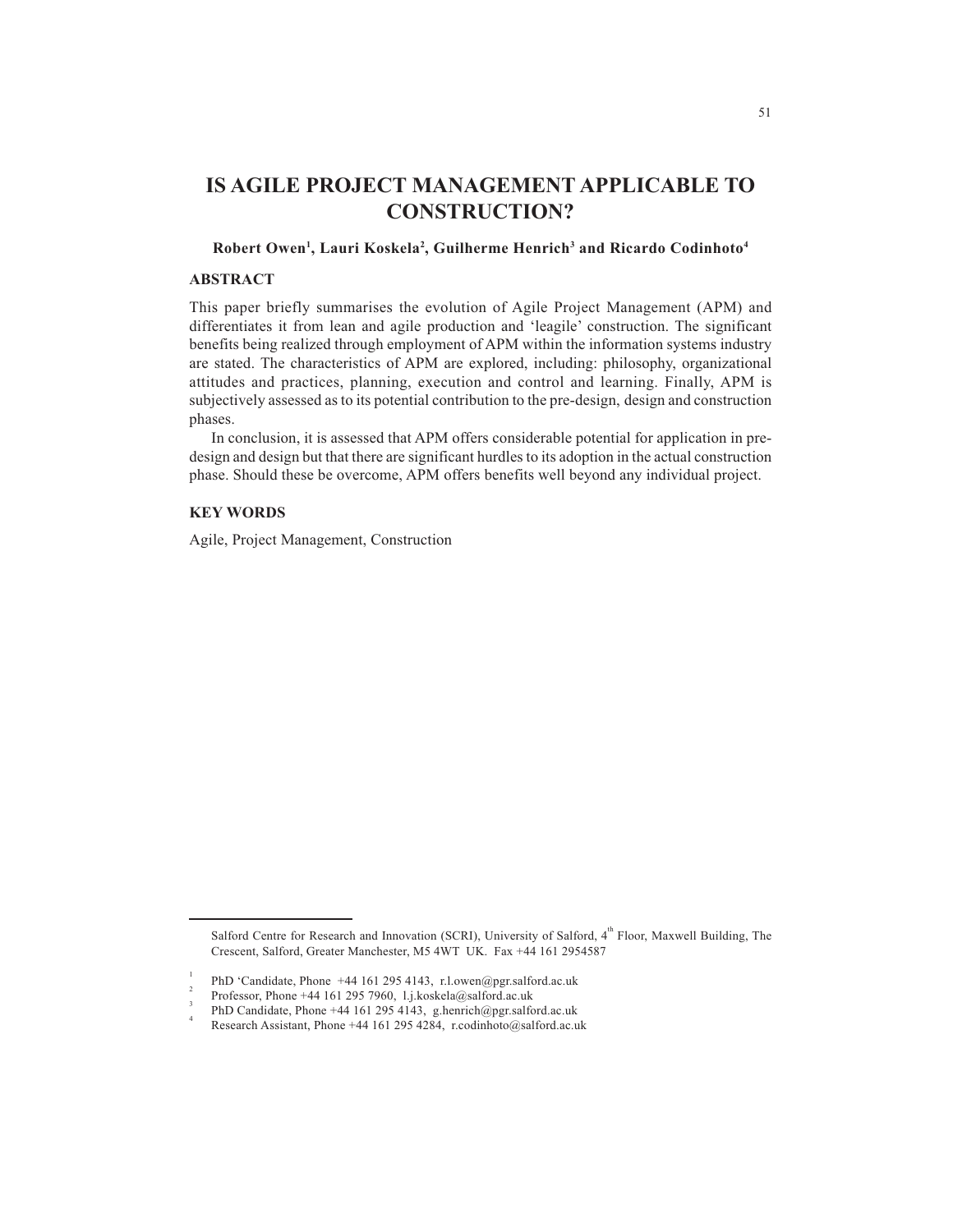## **INTRODUCTION**

The evolution of Agile project management (APM) has its foundations in the management science of Deming and is described more fully elsewhere (Owen and Koskela, 2006b). However, it is important to point out that APM, as it has evolved within information systems development, is synonymous neither with agile manufacturing, despite some common roots and similar characteristics, nor with 'lean'.

Whilst some see agility as a state of mind, others focus on methodologies; those who implement 'agile' frequently confuse it with 'lean'. In terms of manufacturing, lean and agile are different, as pointed out below (Sanchez and Nagi, 2001):

*'Lean manufacturing'* developed as *'a response to competitive pressures with limited resources. Agile manufacturing, on the other hand, is a response to complexity brought about by constant change. Lean is a collection of operational techniques focused on productive use of resources. Agility is an overall strategy focused on thriving in an unpredictable environment. …… Flexible manufacturing systems* (offer) *reactive adaptation, while'* agile manufacturing systems offer *'proactive adaptation'.*

Whilst some see agility as a state of mind, others focus on methodologies; those who implement 'agile' frequently confuse it with 'lean'. In terms of manufacturing, lean and agile are different, as pointed out below (Sanchez and Nagi, 2001):

*'Lean manufacturing'* developed as *'a response to competitive pressures with limited resources. Agile manufacturing, on the other hand, is a response to complexity brought about by constant change. Lean is a collection of operational techniques focused on productive use of resources. Agility is an overall strategy focused on thriving in an unpredictable environment. …… Flexible manufacturing systems* (offer) *reactive adaptation, while'* agile manufacturing systems offer *'proactive adaptation'.*

In other words, to be agile an enterprise or project must be structured appropriately to proactively and quickly adapt to change, seizing such opportunities to enhance value outcomes. It should be noted here that 'lean construction' contains some aspects of both lean and agile production and the 'Last Planner' method (Ballard, 2000) can even be seen as partially agile. An alternative and interesting view of merging lean and agile techniques ('leagile') has been proffered (Naim and Barlow, 2003); however, this only considers the 'pull' nature of agile customer demand on the lean construction supply chain and does not embrace APM holistically. A summary comparison of some of the similarities and differences between lean construction and APM is shown in Table 1.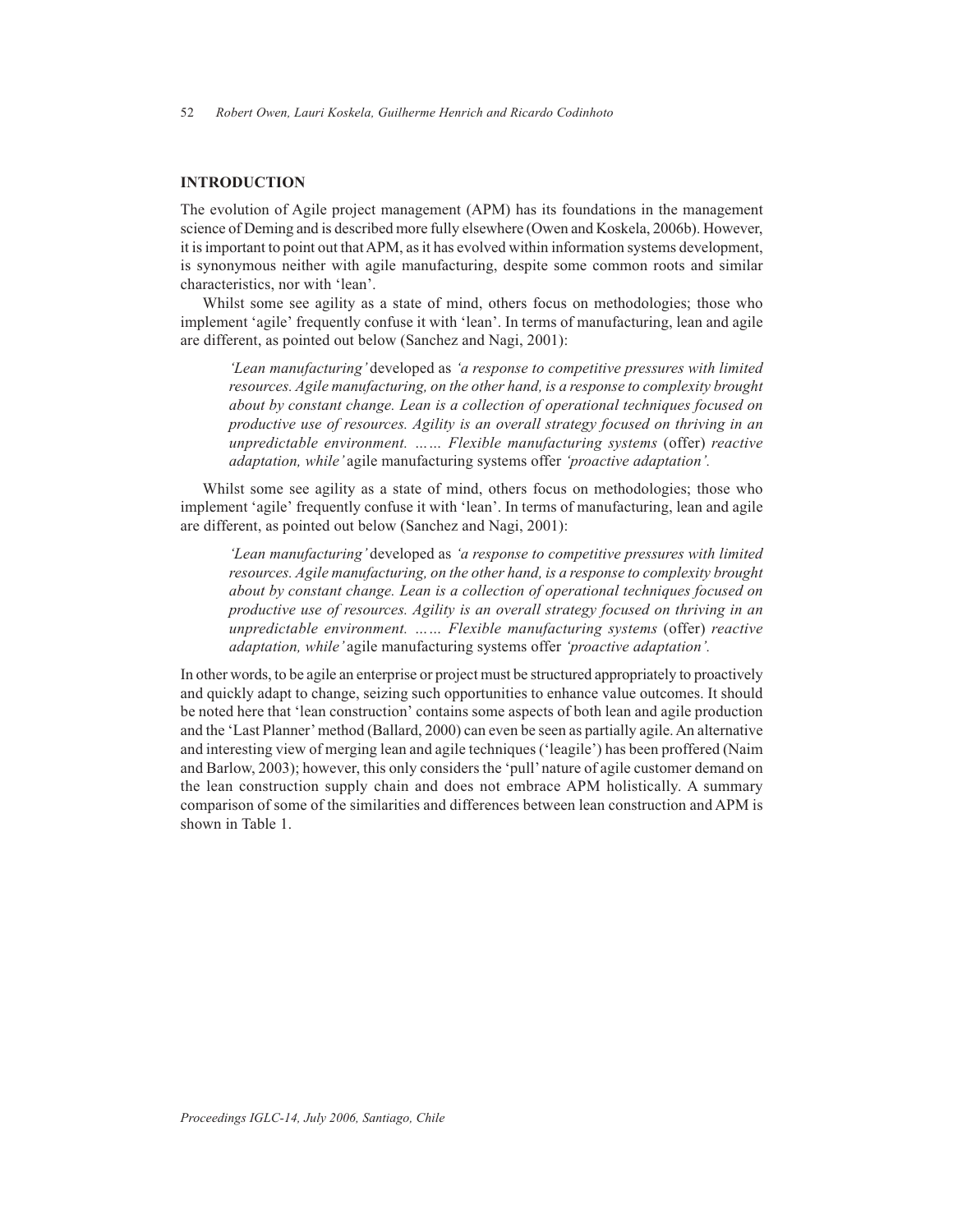|                                                       | <b>UK Lean Construction</b>                                                                           | <b>IGLC Lean</b><br>Construction                                                                                                | <b>Agile Project</b><br><b>Management</b>                                           |
|-------------------------------------------------------|-------------------------------------------------------------------------------------------------------|---------------------------------------------------------------------------------------------------------------------------------|-------------------------------------------------------------------------------------|
| <b>Fvolved from</b>                                   | <b>Toyota Production</b><br>Methods/Egan/<br><b>Construction Lean</b><br>Improvement<br>Programme     | <b>Toyota Production</b><br>Methods/ Koskela TFV<br>Theory/ Theory of<br>Constraints/ Complexity<br>Theory/ Systems<br>Thinking | Reaction to Information<br>Systems poor<br>performance/<br><b>Complexity Theory</b> |
| <b>Key Tenets</b>                                     | Waste Reduction &<br><b>Bench Marking</b>                                                             | Waste Reduction, Flow<br>& Value                                                                                                | Emergent Value & Rapid<br>Feedback                                                  |
| Signature Methods                                     | Supply Chain<br>Relationship Change/<br>Just In Time/<br>Performance<br>Measurement/<br>Customer Pull | Collaborative Working<br>& Distributed<br>Management (Last<br>Planner)/ Customer Pull                                           | <b>Embedded Customer/</b><br>Empowered, Multi-<br>disciplinary Teams                |
| Essential                                             | Repeatability/ reliability                                                                            | Reliability                                                                                                                     | Reliability                                                                         |
| Continuous Type 2<br>Learning                         | Push/Top Down                                                                                         | Partial (Design & Last<br>Planner) but evolving                                                                                 | Yes                                                                                 |
| Decisions Delayed Until<br>Last Responsible<br>Moment | No                                                                                                    | Partial (Last Planner)<br>but evolving                                                                                          | Yes                                                                                 |

*Table 1: A Comparison between Lean Construction and Agile Project Management*

Metrics summarised in Boehm and Turner (2004), Shine (2003) and Stapleton (2003) showed dramatic changes in customer and business satisfaction in the information systems industry through the use of APM. Specific contributions included significant improvements in productivity, quality, predictability and both development personnel and managerial organisational skills. There was also a significant reduction in cost, though that was, in APM terms, a secondary effect.

## **APM CHARACTERISTICS**

APM can be expressed in terms of an underpinning philosophy; this philosophy affects how APM is most effectively applied, whether in the field of information systems or elsewhere. Some outline rationales for adopting APM have already been explored (Owen and Koskela, 2006b); there is potentially more to offer in construction than the application of 'agile' customer pull on the customisation of products (Naim and Barlow, 2003). The application of APM can be described in terms of organisational attitudes and practices, its impact on project planning and execution, and its impact on methods of control and organisational learning, as shown in Table 2.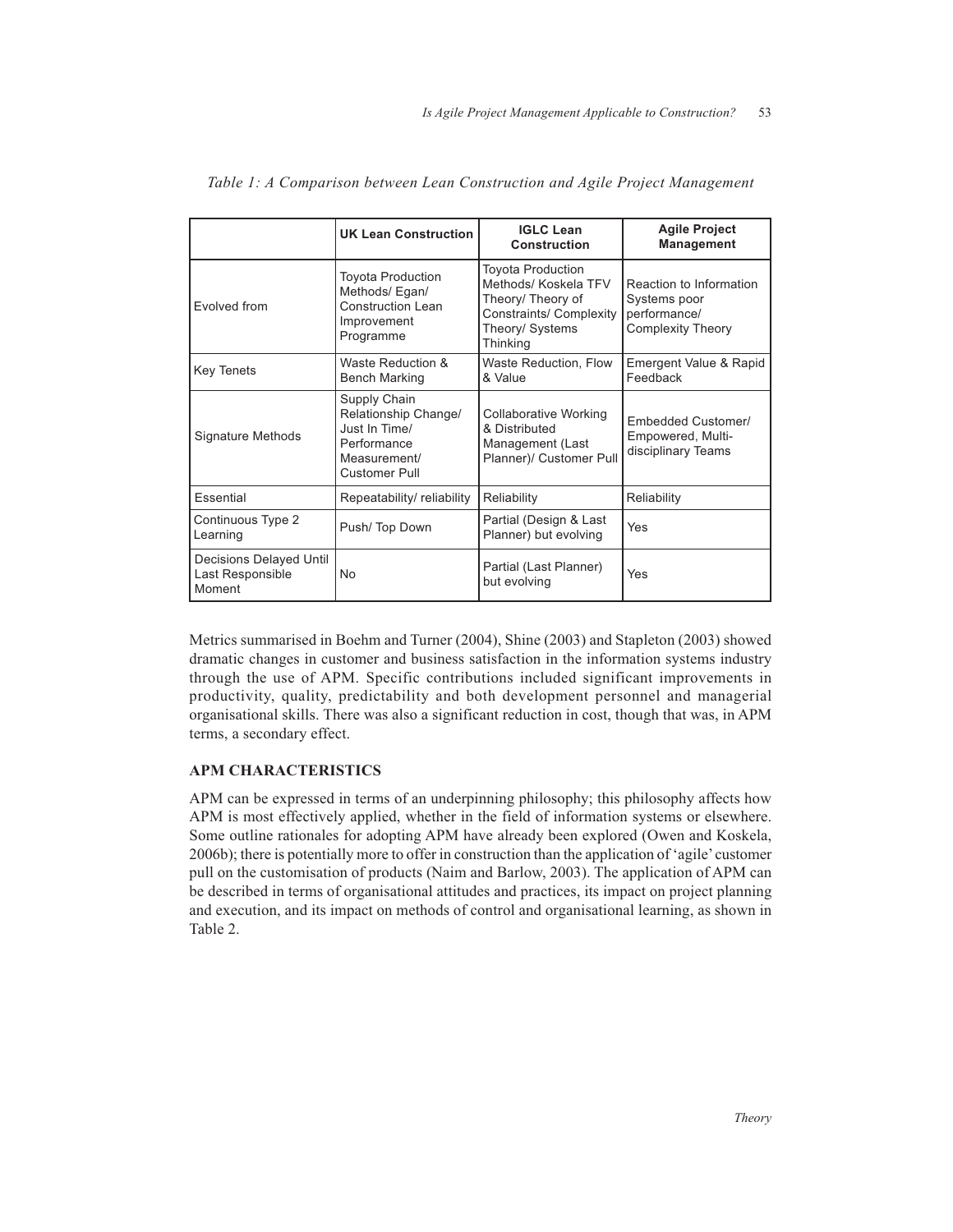| Philosophy                              |                             |  |
|-----------------------------------------|-----------------------------|--|
|                                         | Attitude to Chaordic Change |  |
|                                         | <b>Management Style</b>     |  |
| Organisational Attitudes &<br>Practices | <b>Organisation Type</b>    |  |
|                                         | <b>Work Group Structure</b> |  |
|                                         | Approach to Risk            |  |
|                                         | Nature of Planning          |  |
| Planning                                | <b>Requirements Capture</b> |  |
|                                         | Work Package Structure      |  |
|                                         | Development Approach        |  |
| Execution                               | Quality Approach            |  |
|                                         | Customer Involvement        |  |
|                                         | Value Delivery              |  |
|                                         | <b>Project Metrics</b>      |  |
| Control & Learning                      | Attitude to Learning        |  |

*Table 2: Project Management Method Comparators*

#### **PHILOSOPHY**

The area of philosophy and metaphysics has been well reviewed in terms of production (Koskela and Kagioglou, 2005). APM fits within the philosophy of process metaphysics through its embracing the emergence of value as a process throughout the project life cycle. On the other hand, traditional manufacture, construction and sequential project management tend towards an emphasis on defining value up-front as something to strive to deliver.

In terms of project management theory, APM is very much aligned to the discovery of emergent business needs to provide value, primarily using management-as-organising (but in a very light-weight manner, i.e. facilitation). Project flow is typically managed in a regular ('time boxed') manner to ensure that value is generated continuously throughout the project. APM is strongly focussed on the scientific experimentation model as its primary control mechanism. (Koskela and Howell, 2002a). In terms of practice, APM could almost be considered as the opposite of a systems engineering approach, which relies on detailed knowledge elicitation and modelling up-front (Bonaceto and Burns, 2005).

#### **ORGANISATIONAL ATTITUDES AND PRACTICES**

APM requires significant changes to traditional attitudes and practices, not least being the attitude to change itself.

## **Attitude to Chaordic Change**

It is significant that lean production and APM have different aims: lean seeks essential repeatability, whilst agile seeks essential reliability (Highsmith, 2004). An alternative view is that lean focuses on efficiency and requires stability, whilst the agile process focuses on effectiveness (Naim and Barlow, 2002). APM recognises change as inevitable and as an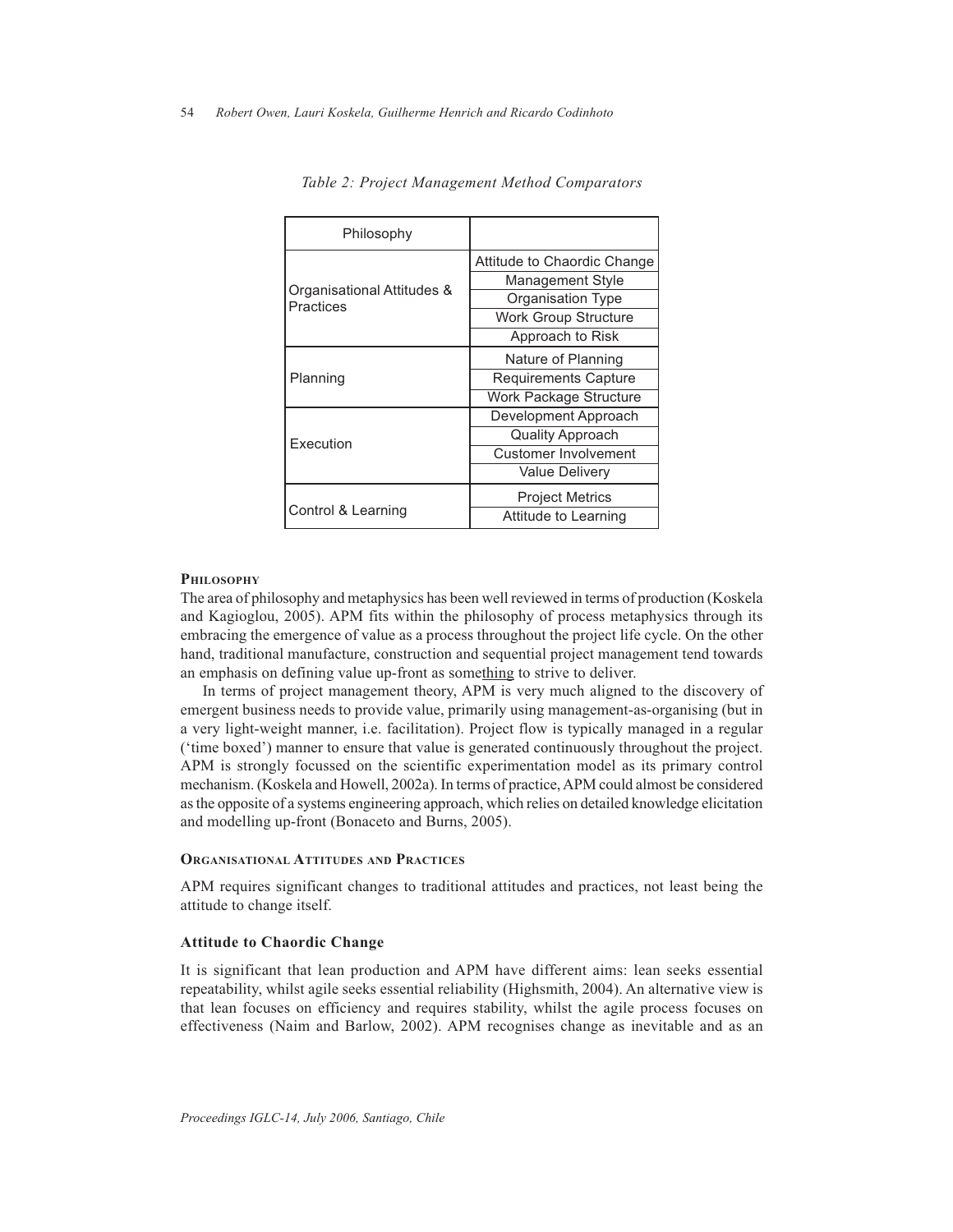opportunity to enhance delivered value (Owen and Koskela, 2006a); APM can be seen as *harmoniously blending characteristics of both chaos and order*, thus being 'chaordic' (Hock, 2000).

On the other hand, change has traditionally been seen as a threat to conformance to plan. The difficulty with such a view is that we are unable to adequately describe an interactive system in the first place (Owen and Koskela, 2006a), so to try to persist in initial exhaustive requirements definition is to ignore the opportunity to improve understanding throughout the project.

#### **Management Style**

Traditional hierarchical management relies on the largely unidirectional flow of communication, thus denying opportunities for retrospection which are afforded through APM (Boehm and Turner, 2003).

The 'command and control' style of management used in many industries and projects inhibits trust and hence reliability, whereas APM provides, together with facilitating leadership, an effective managerial motive force and fosters creativity.

#### **Organisation Type**

In view of the stress on small, facilitated and empowered teams, McGregor's theory Y (McGregor, 1960) practices of consensual management (Massie and Douglas, 1992) are obviously more relevant to agile than theory X, traditional western autocratic organisations. Ouchi's theory Z (Ouchi, 1981) attempts to merge the best of theory Y into modern western organisations, adding a large amount of freedom and trust of workers. However, it also assumes that workers have strong loyalty and an interest in team-working and in the organisation itself. Therefore, although theory Z 'pragmatic oriental' practices of collective decision making, employee-employer relationships and long-term employment organisations would prove a natural management fit with agile techniques such as Scrum (a Japanese-derived management method – see Koskela and Howell, (2002a) and Schwaber (2004)), it fails to cross the cultural divide inherent in many western enterprises.

#### **Work Group Structure**

In APM the use of small, empowered, multi-skilled teams is a common trait. These teams rely on tacit knowledge and dense communications to create innovative solutions through swarm intelligence (Bonabeau and Meyer, 2001) and are typically self-managing; the project manager provides leadership and facilitates progress. It can be argued that spontaneous, self-organising teams would prove even more productive (Anderson and McMillan, 2003).

APM relies on a flatter, team-based structure rather than traditional close, hierarchical management. The removal of tiered management effectively removes communications protocol overheads, as well as reducing unnecessary systems noise and the probability of compounding errors.

## **Approach to Risk**

For apparent pragmatic reasons, organisations are often 'risk averse'. As a consequence, financial, legal and insurance frameworks have evolved to ensure that risk is passed as far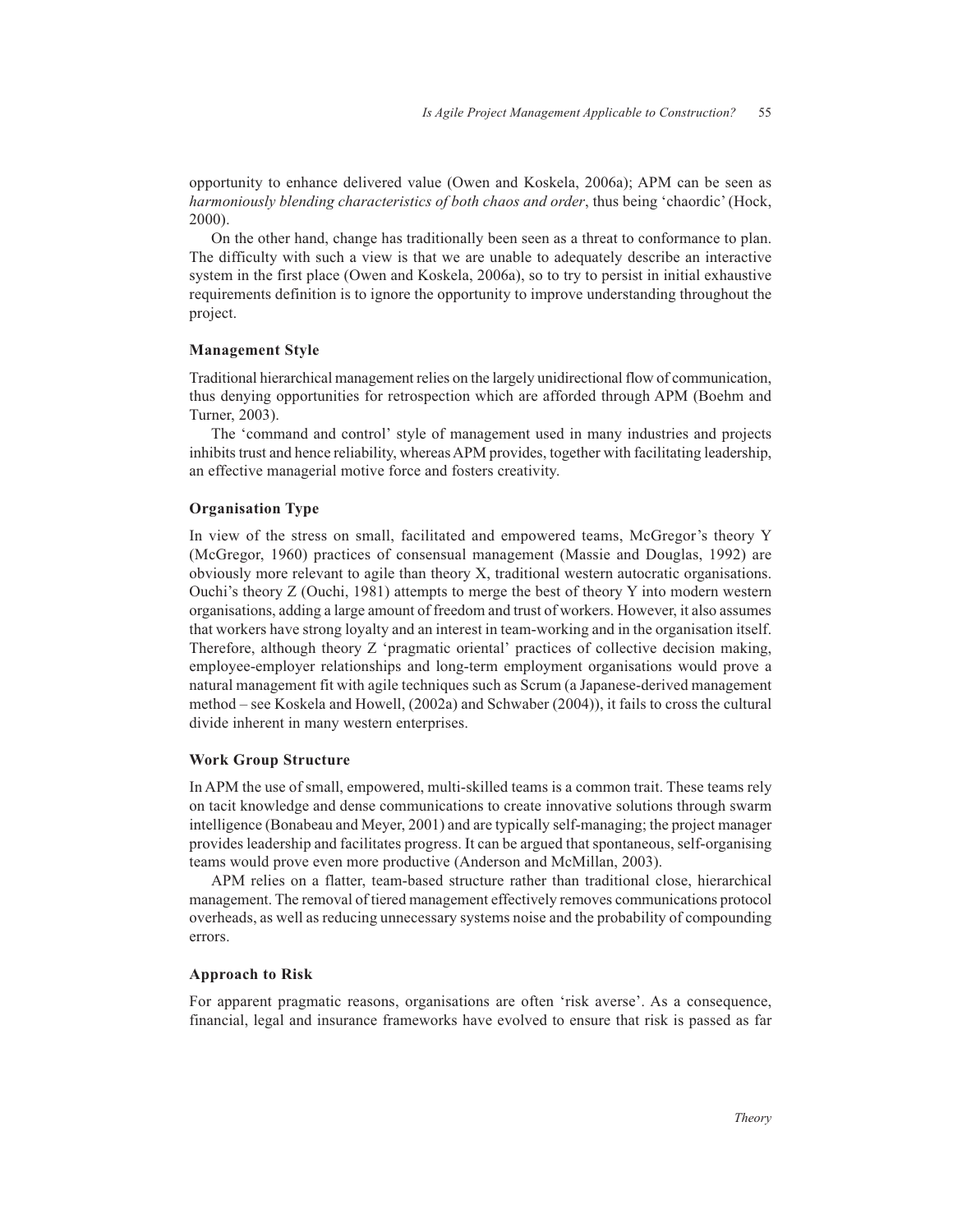down the contractual food chain as possible (Pietroforte, 1997), resulting in companies divesting themselves of organic expertise, as in much of the construction industry. Such risk distribution and management mechanisms are obviously causal in the development of adversarial business relationships.

Written evidence supplied to The House of Commons by IBM (Cornielle, 2004) states: *'A system designed to pass off risk to one party, without also encouraging the other party to work to mitigate that risk, is doomed to failure'*.

The alternative and agile approach is that risk is passed to whichever actor is most capable of resolving it, irrespective of initial contractual relationships. In other words, risk is apportioned from a total value maximisation perspective, rather than a(n apparent) local financial risk management perspective. Such actions typify the network of trust which is necessary for true teamwork.

#### **PLANNING**

Most project managers will recognise the need to following a well-prepared plan, and the ensuing fight to get back on plan when things go wrong. However, this is not the APM way.

#### **Nature of planning**

Traditional project management tools expect a sequential plan to be prepared in detail for the entire project, and then to be rigidly followed. Deviation from plan is expected to be resolved with an overall aim to get back on plan.

APM also expects that a plan is prepared but at a level that is both realistic for the planners to act on in the short term in order to deliver early value, and to mitigate risk for the entire project. Where possible, decisions are delayed until the 'last responsible moment'.

#### **Requirements capture**

APM recognises that change is inevitable during a project and therefore embraces it as an opportunity for enhancing customer-perceived value. This is particularly important in the case of information systems as they are so difficult to visualise, and: *'We can not completely specify an interactive system*.' - Wegner's Lemma (Wegner, 1995)

However, many construction projects could also be categorised as interactive systems and research shows that significant uncertainty remains as to what is to be constructed, as late as the start of construction. (Howell et al., 1993).

Traditional requirements capture can be shown to be less than optimal: 'The definition and dissemination of initial objectives was not significantly related to the success or failure of a project.'; and: *'Successful projects were able, over their lifetime, to resolve the initial uncertainty associated with their technical and commercial goals and objectives.'* (Baker et al., 1986)

APM recognises that changes throughout the project force scope control to be an ongoing task: project scope should only be defined as far as we are currently truly able to comprehend and prioritise it, from the perspectives of value realisation and risk mitigation. We can then use project team (including the customer) learning for control and rapid feedback.

#### **Work package structure**

Instead of the traditional task-based WBS being used to realise the project plan, APM utilises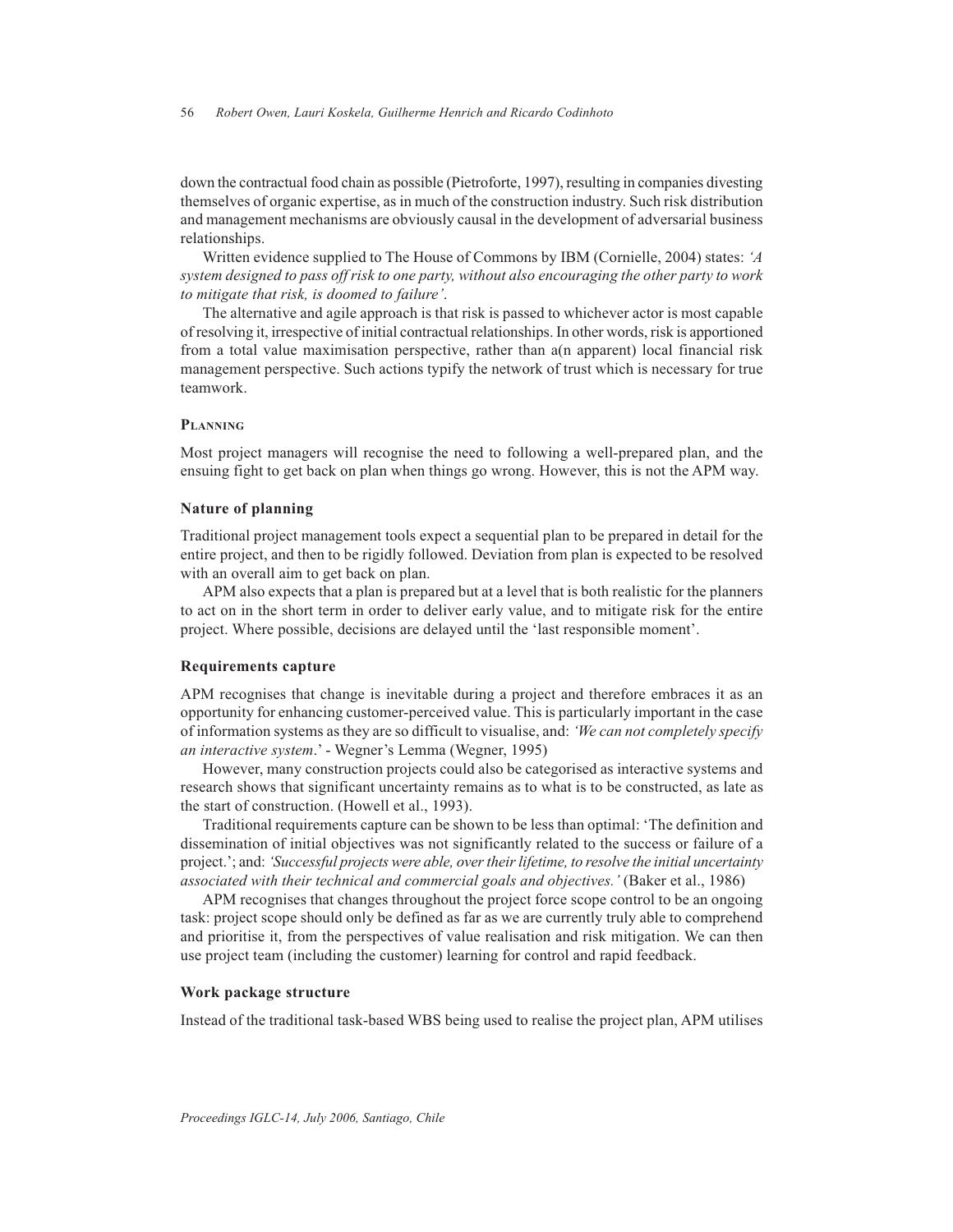its dynamic work backlogs. Typically, 'stories' are first developed to describe the wider business value priorities, facilitate rough estimation and showing how value will be validated.

A prioritised backlog is then produced of value generation and risk mitigation tasks which will change during the project based on organisational learning. Each value generation or risk mitigation task is structured and sized in such a way that its package can be delivered within a regular and sustainable time(boxed) period (30 days for some APM methods) (this can be considered as analogous to Takt time in the Toyota Production System (Liker, 2004)).

#### **EXECUTION**

Agile project management can be seen as 'management as organising' (Koskela and Howell, 2002b), indeed, an agile project manager is very much seen as a facilitator who enables small, self-organising multi-disciplinary teams to decide for themselves how they satisfy their value goals.

#### **Development approach**

Traditionally requirements capture methods usually discourage further adaptation once the plan is running. After the requirements are described they are broken down and recompiled into logical groups, often to create delivery milestones. It is obviously in the developers' interest to strive to meet these milestones as payment is usually attached to them; change is seen as adding risk.

APM relies on incremental and iterative development with continuous learning being essential to the evolution of the optimal value (to the customer) within the constraints of time and cost. Thus, the 'iron triangle' of traditional project management is turned on its head, as shown in Figure 1 (after Cockburn, 2003).



*Figure 1: Traditional versus APM*

## **Quality approach**

Compared with structured sequential (Royce, 1970) or 'waterfall' PM, APM was reported as delivering defect rate improvements of 61% in two case studies (Bowers et al., 2002), whilst 83% of 131 respondent companies in an online survey reported better or significantly better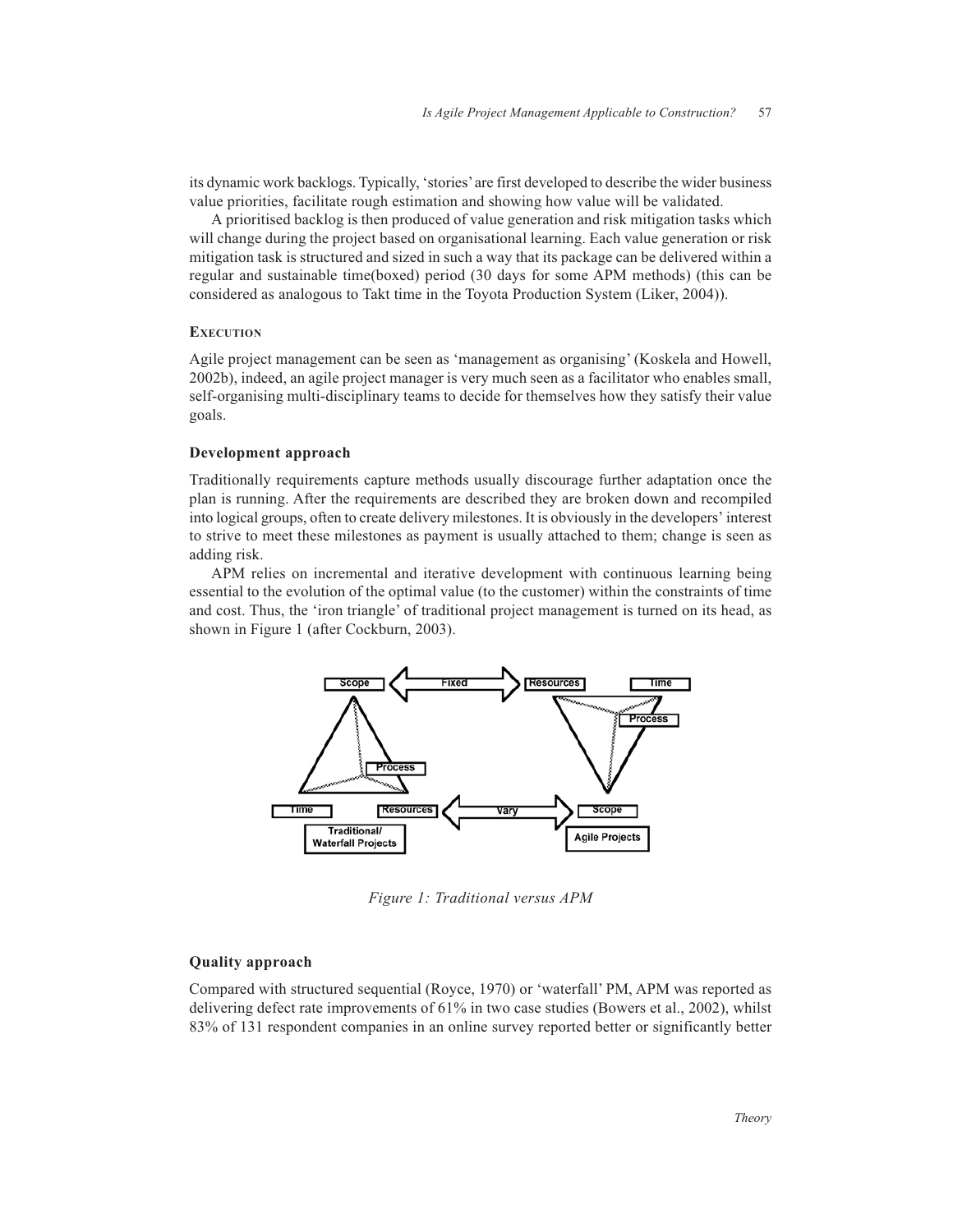quality (Shine, 2003). The reasons for improvement in both defect rates and perceived quality are not fully understood; however, it is probable that defects are caught and corrected much earlier because of the nature of APM teams, work structures and feedback mechanisms. APM also concentrates on evolving customer perceptions, rather than conformance to an early plan.

#### **Customer involvement**

Every project manager must see customer involvement as vital at the requirements collection and specification stage, and most would carry this through to the design phase. In the author's own experience, many managers of sequential development projects act as if customer involvement at later stages of production is a necessary but irritating obstruction to efficient completion of the plan; such involvement must be managed and minimised.

However, APM emphasises that customer involvement right through the project is key to the organisational learning required to iteratively and incrementally produce the best possible value yielded through Type 2 learning. The result of such change must be reflected in the reported 83% improvement in business satisfaction from using APM (Shine, 2003).

#### **Value delivery**

A major focus of APM is the early and sustained delivery of value, as seen by the customer or stake holders.

At the end each timebox recognisable (by the customer) value must be delivered; feedback and learning are core to the dynamic realisation of customer value. At the end of the project the customer has received what they by then realise are their dynamically prioritised value deliveries, rather than what the supplier and they would have originally identified under traditional processes. The structure of APM value delivery is shown at Figure 2. This contrasts starkly with the traditional approach of value residing with the developer/ contractor until the customer is prepared to accept the phase/ project as complete.



*Figure 2: APM Value Delivery*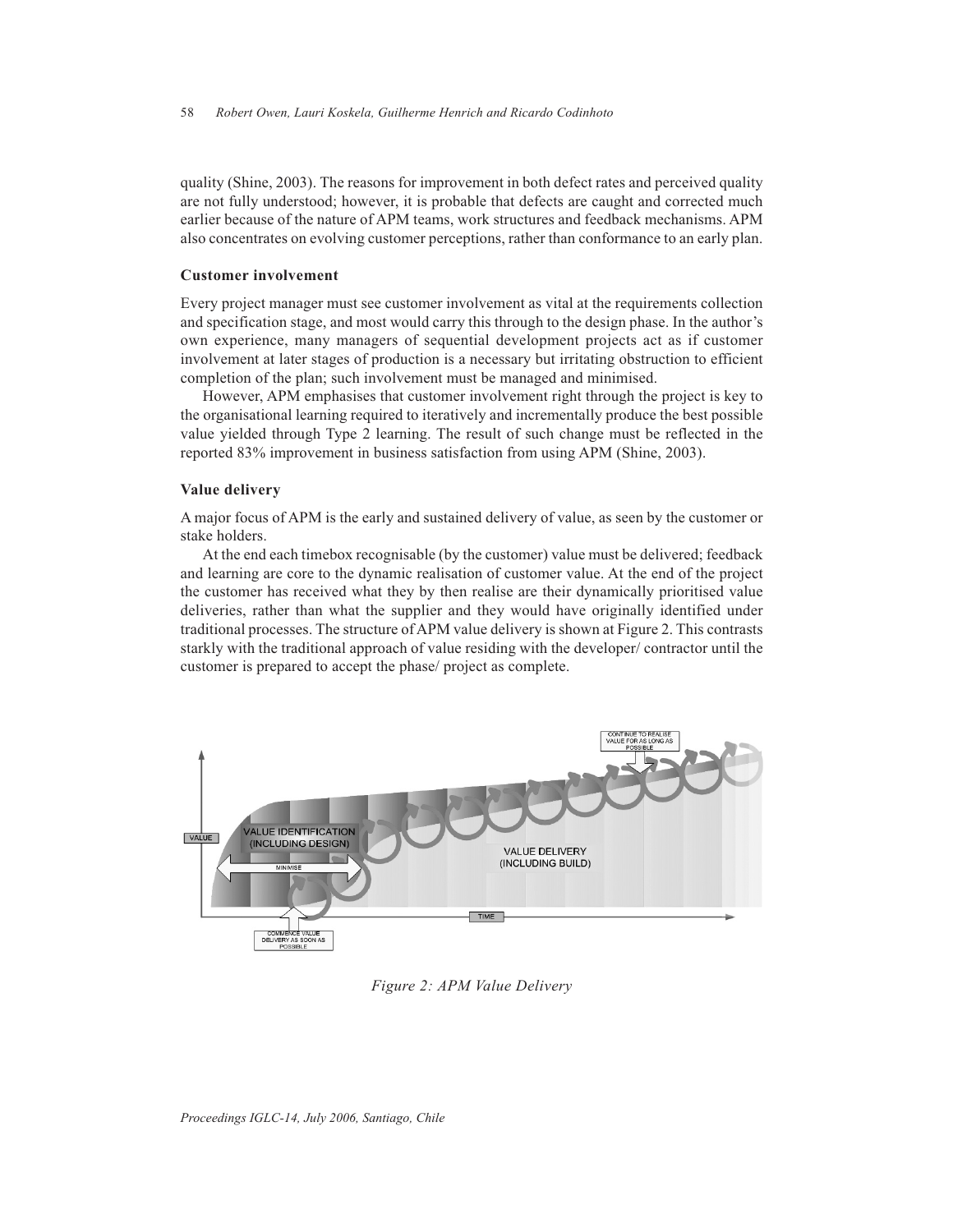#### **CONTROL AND LEARNING**

APM offers the possibility of process improvements in the use of metrics for project control. However, the area of organisational learning offers even greater potential, both during the project and in the medium and long term.

#### **Project metrics**

Whilst measurement is never waste if it enhances value or learning, excessive measurement can interfere with work and metrics should both be meaningful and have context. Excessive emphasis on data collection (Armour, 2006) not only adds waste to the production process but also can lead to information overload to such an extent that analysis paralysis is reached and derived information therefore becomes stale and obsolete before it is available.

On the other hand, APM relies on minimal, accurate and up-to-date metrics, displayed as 'big visible pictures', to facilitate project control at a glance. An exemplary example of this is the Toyota product development environment, Oobeya (big room in Japanese) (Tanaka, 2005) which consolidates meaningful metrics for control and involves every functional area in one place.

#### **Attitude to learning**

Traditional project management employs Model 1 single loop learning which *'make(s) organizational assumptions and behavioural routines self-reinforcing – inhibiting "detection and correction of error" and giving rise to mistrust, defensiveness and self-fulfilling prophecy'* (Edmondson and Moingeon, 1999)

On the other hand, Model 2 learning organizations have governing values which include: valid information, free and informed choice and internal commitment. Model 2 strategies are: sharing control, and participation in design and implementation of action. Model 2 learning organisations are rare, though they foster double loop learning, as shown in Figure 3. (Argyris and Schön, 1996)



*Figure 3: Single & Double Loop Learning*

Agile project management has emerged from double loop learning (Model 2), i.e. by questioning the governing variables such as methodologies. Double loop learning continues throughout the agile project through the formal use of iterative development and through the informal learning inherent in small interactive multi-disciplinary teams. Any Model 2 organisation relies on the sharing of control, design and implementation of action, using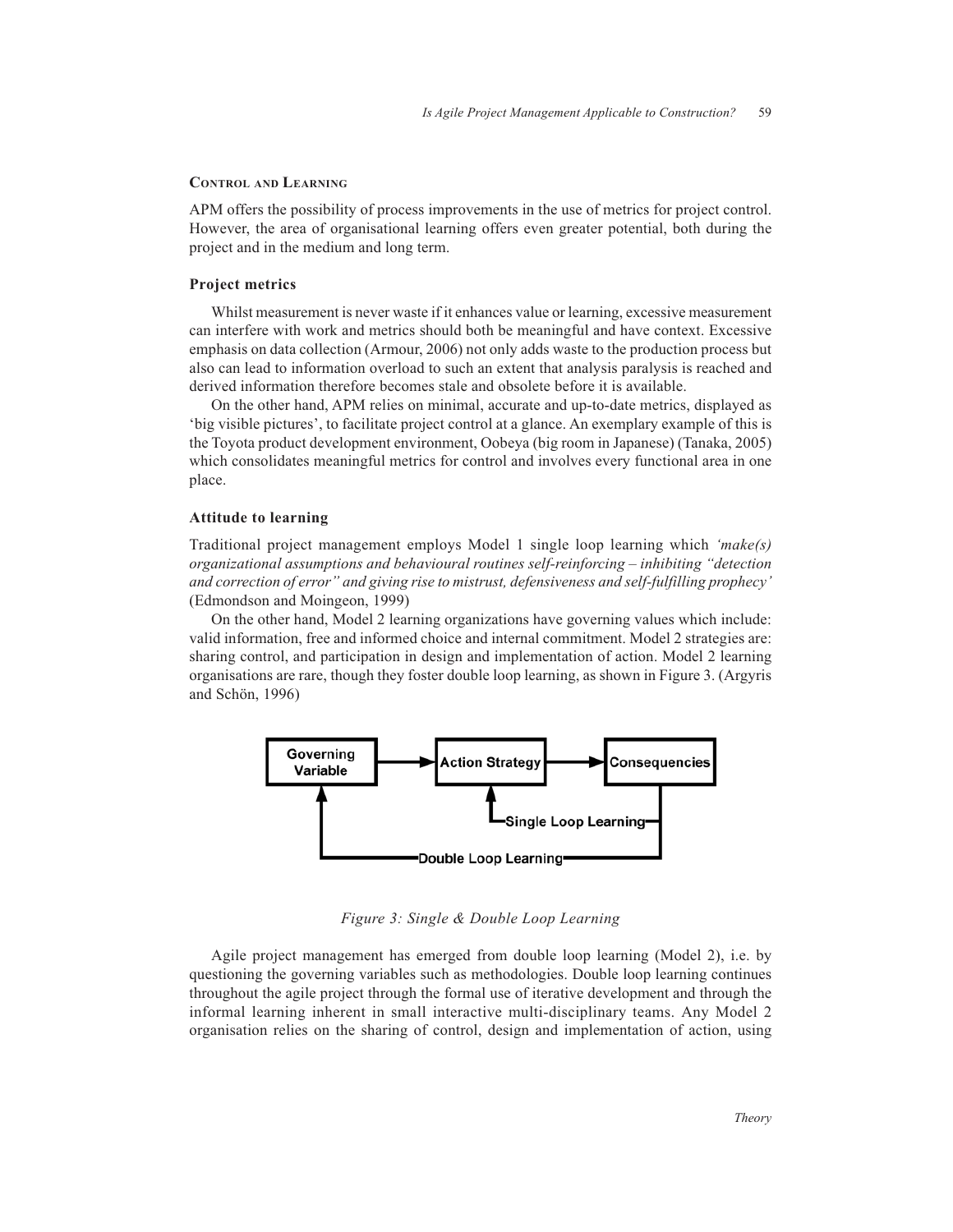minimally defensive relationships and is in direct contrast to the traditional command and control management system and waterfall development methodologies.

As with the Toyota Production System (Liker, 2004), it is essential for an agile workforce and their employers to have long-term bi-lateral commitment and for the workforce to be encouraged and trained in the application of Model 2 learning.

Since the 1970s, particularly in the construction industry, main contractors have employed less labour to give them more flexibility and to offset risk (Pietroforte, 1997). Employees generally no longer benefit from the in-depth training and industrial fidelity inculcated by traditional apprenticeships. This mobility and de-skilling of the workforce is an obvious impediment to agile learning.

## **POTENTIAL AREAS FOR IMPROVED AGILITY WITHIN CONSTRUCTION**

Within the construction industry, it is possible to consider the pre-design, design and actual construction phases separately. These have been mapped against the APM analysis, above, in order to assess the degree to which APM might be useful to the industry.

#### **PRE-DESIGN PHASE**

In the pre-design phase of a construction project, the three prime issues are: concept development; planning covering procurement strategy, time and cost; and the preparation of a brief (Best and de Valence, 1999). The contents, organization and management principles used in the pre-design phase vary considerably across projects and client organizations, even if (especially larger) clients have created standard procedures for this phase. There is often considerable complexity in the pre-design phase (Pennanen and Koskela, 2005). This phase being a basis for subsequent phases, the output of pre-design should be comprehensive and integrated (Morris, 1991), as well as consistent.

The key findings in prior literature on the pre-design phase suggest that, in practice, the approach in pre-design tends to be either too programmatic or too chaotic (following the adhocracy prescription of Mintzberg (1983). This results in incomplete, inconsistent or otherwise suboptimal guidance for the subsequent phases of the project.

Whether agile principles are applicable in the pre-design phase is discussed based on three criteria, presented in diminishing order of validity:

- **•** Agile principles have successfully been used, implicitly or explicitly.
- **•** Problems have been identified in prior literature, to which agile principles arguably provide a solution.
- **•** Agile principles can be argued to be applicable, based on general knowledge related to the pre-design phase.

In the following, the application of a number of agile principles to the pre-design phase is analysed, based on the fore-mentioned principles. The starkly contextual nature of any statement and advice should be noted.

*Philosophy*. In the pre-design phase, a considerable number of issues are in a flux, and the whole process is emergent. Thus, process metaphysics can advantageously be used as a basis for conceptualizing this phase.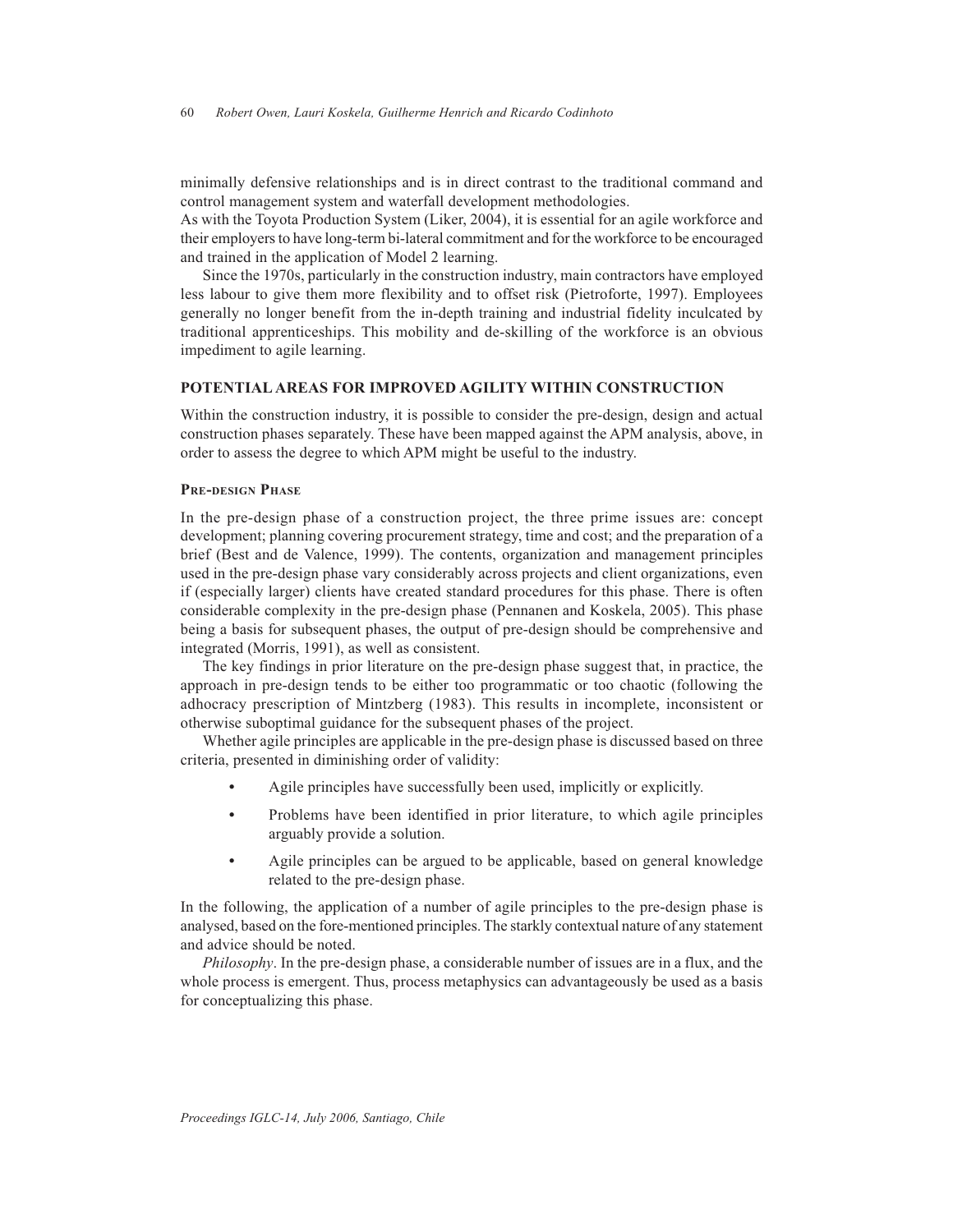*Attitude to Chaordic change*. New opportunities constantly emerge (Blomberg, 1998) and new risks are constantly identified; thus the situation is characterized by chaordic change.

*Management style/work group structure*. It is advisable to organize through an empowered team any large and complex pre-design effort, with frequent mutual communication. Hierarchical decision making has been found to cause problems, for example in the pre-design phase of primary healthcare facilities (Tzortzopoulos et al., 2006).

*Customer involvement*. As requirements capture is a central task in the pre-design phase, customer involvement is clearly highly recommended, if not essential.

*Nature of planning*. Due to the complexities and uncertainties involved in the pre-design phase, anything other than lightweight planning is probably nugatory. Indeed, Blomberg (1998) finds very little formal planning in the early phases of successful projects.

*Development approach*. Due to the needs for integration and customer involvement, an iterative and incremental development approach can be – and is often recommended for the pre-design phase.

*Requirements capture*. The distinction between stable requirements (to be captured upfront), volatile requirements (for which options need to be kept open) and evolving requirements (for which learning is to be cultivated) is highly relevant in construction projects. Consequences of failures to categorize requirements in this way and reliance on immature requirements are reported by Tzortzopoulos, et al. (2006).

Arguably, agile principles and methods promise the potential of an improved approach for the pre-design phase, being simultaneously appropriately structured but also flexible enough to allow opportunities to be seized and creative solutions to be devised.

#### **DESIGN**

Design is the intermediate phase where the concept generated during the pre-design phase will be developed and transformed into solutions (specifications and prescriptions) to guide construction, operation and maintenance of the building (Kagioglou et al., 1998). As such, two main issues emerge: the integration between design and production, and the dynamic process of requirements capture.

Despite the possibility of generalizing the main phases of the design process, the content developed during this phase varies from project to project, and is also varied through iteration inherent to designing. It is to these two key issues that it is believed that APM can contribute value.

*Philosophy*. In the design phase, contemporary methods and approaches, such as Concurrent Engineering and Last Planner are essentially based in delivering value throughout the process (Kamara et al, 1997); (Codinhoto, 2003). Issues regarding the identification of trade-offs, processes of analysis and synthesis, and also decision-making are in flux. Therefore, process metaphysics is the appropriate basis for conceptualizing this phase (Koskela; Kagioglou, 2005).

*Organisational Attitudes and Practices*. The construction industry, in general is characterized by the establishment of a new team of companies for each new project. Therefore, the design team varies from project to project and the categories Y, X and Z can not easily be applied in construction. However, it is possible to say that some Type Z characteristics e.g. collective decision making and improved employee-employer relationships can be observed in some long-term partnerships (Kamara; et al, 1997); also observed in the Heathrow airport Terminal 5 project (College, 2005).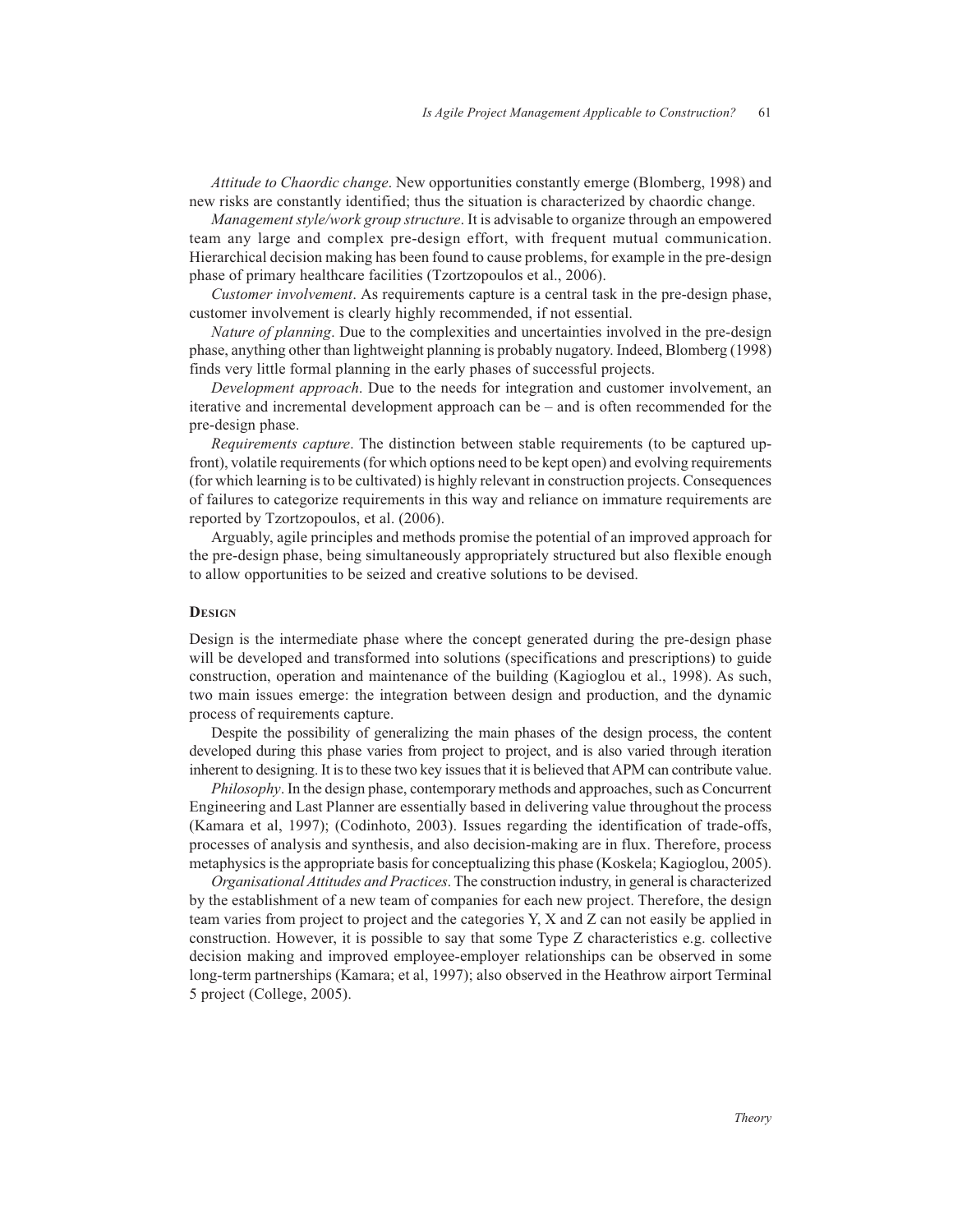Regarding iterative and incremental development of value, it seems that this is a natural process in the design phase. However, to delay decisions to the 'last responsible moment' would prove problematic in the construction setting, as currently structured with its discrete phases. Such an attitude might also imply difficulties in product development coordination (Clark and Fujimoto, 1991). The design process is highly interactive and before any change the design team should consider the impact of the change on the product, and also on the design process itself (Crawford and Benedetto, 2000).

*Planning*. Design planning has been considerably investigated in manufacturing and in construction. Approaches, methods and tools vary greatly. Therefore, there is a range of solutions that fit into one of the two categories "light" and "heavyweight". On the one hand, Design Structure Matrix (DSM) and Analytical Design Plan Technique (ADePT) (Austin et al., 2000) constitute examples of heavyweight planning. On the other hand Last Planner (Ballard, 2000) can be considered lightweight.

Regarding the client requirements capture in the design phase, it seems that a considerable number of methods, e.g. Quality Function Deployment (QFD) are focused in detailing the requirements exhaustively and at the beginning. Studies as presented (Miron and Formoso, 2003) show that there is still a gap regarding the process of requirements capture during the whole design phase, indeed, research shows that, as late as the start of construction, significant uncertainty remains as to what is to be constructed (Howell et al., 1993).

Finally, the use of work breakdown structures is the current basis of work package structures in construction. The division of the tasks according to products and sub-products to be delivered is a common practice in construction. The process protocol developed by Salford University (Kagioglou et al., 1998) is one example.

*Execution*. Regarding the approach to development, the design phase can be either sequential or iterative. The adoption of one or another will vary according to the project as discussed by Kamara et al (1997). On the one hand, the adoption of iterative approaches will result in frequent value delivery for clients. On the other hand, sequential approaches are characterized by product delivery at the end; as a consequence errors and corrections are frequent (Prasad, 1996). Also quality is delivered considering both the perception of value by the customer and other stake holders, and defect reduction (e.g. Design for Manufacturing and constructability analysis). Client involvement during the design phase is common practice in construction.

*Control and Learning*. The construction design is constantly measured according to different types of metrics, for instance, cost, maintainability and sustainability of solutions. However, the relations between different metrics are not completely understood. Regarding attitude to learning, the process will vary within each new project. Therefore, it is substantially based on change management within the temporary organisation, with knowledge retained largely at the individual, rather than wider organisational level.

In conclusion, the adoption of APM principles in the design phase is very appropriate to the challenges that face the construction industry, for instance, the development of high quality and complex products at lowest possible cost. However, its adoption will vary according with the complexity and uncertainty related to the project; it would be particularly appropriate where solutions to requirements evolve or are likely to change through the project. Therefore, the projects that will gain more benefit from APM are projects in which a considerable number of clients are involved, requirements are conflicting and constantly generate trade-offs, and early delivery of value is a priority.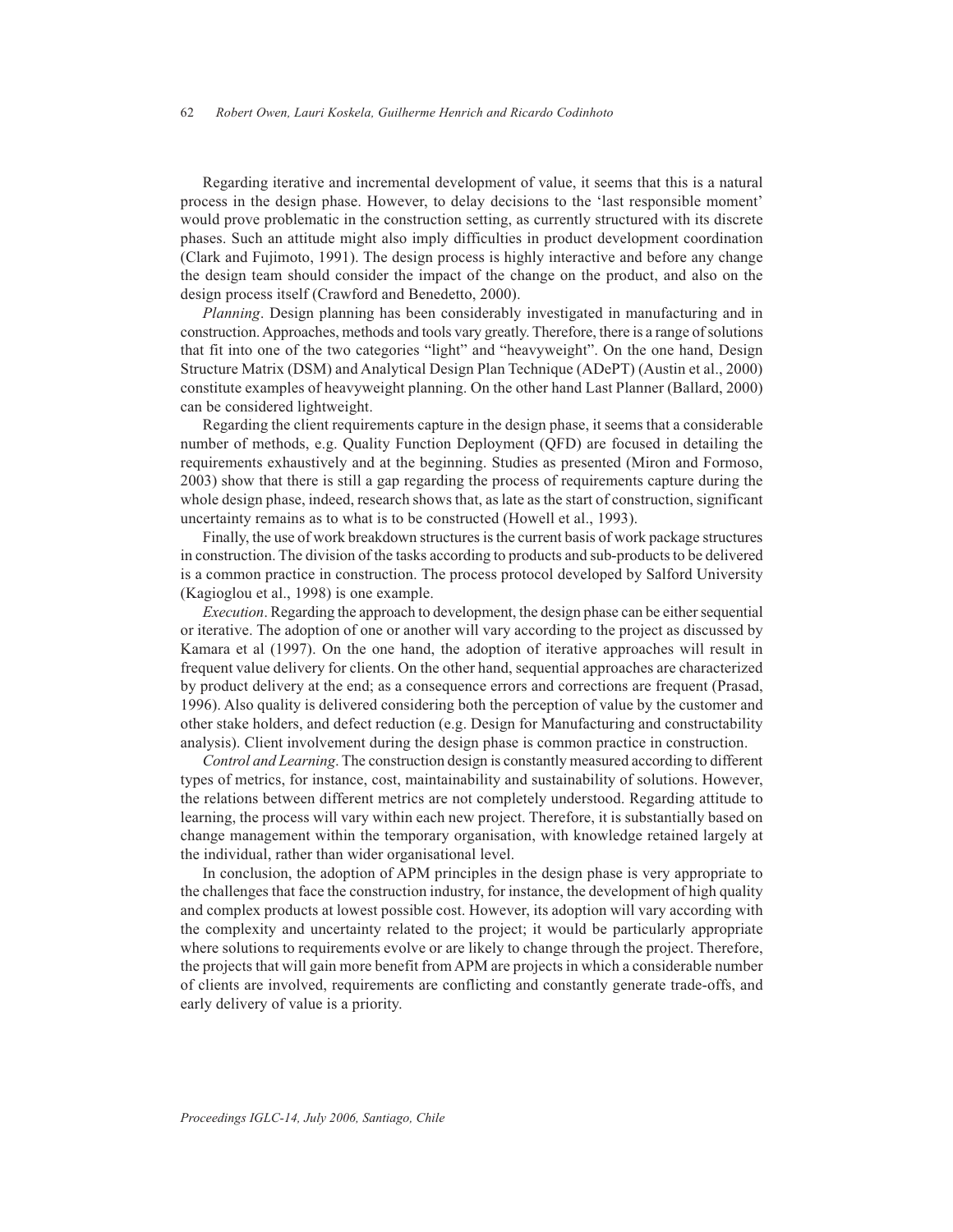#### **CONSTRUCTION**

The construction phase differs from design in some relevant ways; these will be pinpointed to analyze the applicability of APM in construction. Firstly, we have to be aware that the construction phase utilises a wider disparity of employers and employees, this workforce is also one of the most poorly prepared in terms of professional qualifications and have amongst the lowest comparative salaries (Koch, 2005). Thus, trying to apply new management methodologies in construction, we are confronted by a large culture problem which must change in order to enable training and learning to achieve multi-skilled and self-managing teams, as proposed by APM philosophy. Furthermore, construction is usually characterized by having a great number of sub-contractor and casual workforces; this is a significant impediment to inculcating strong loyalty from workers (Howell and Koskela, 2000). Despite all these construction culture problems, the authors believe that there is room for use of APM in construction on the site level, at least for planning, when managers can respond quickly to any change that might occur in the scope of the project.

However, construction shows considerable inertia towards cultural evolution. Therefore, at the lower levels of execution, an APM implementation is likely to be harder because the consequences of changes can cause big impacts and their cost can be too high for this noncoherent workforce to assume. But, as mentioned previously, APM applicability will also depend on the scale of the project and the organisation type. Construction has started to move forward with a positive change in philosophy by taking into consideration more human aspects within some production management methods (e.g. the Last Planner System (Ballard, 2000)).

The APM approach relies on up-front value definition, and early and continuous delivery of value to customers. In design APM fits perfectly, but in the execution phase it is more complicated to achieve as there are many more interdependent activities. In brief, the authors believe in the APM concepts and think that it could be a powerful tool for construction managers, mainly for planning in the production phase of construction. However, for managing construction execution, a great amount of effort would be needed, beginning with a culture change within the sector.

#### **CONCLUSIONS**

APM revolves around the embracing of change as an opportunity for improved, early and sustained value delivery; it requires organisations to be more proactive than lean organisations. To achieve this, stake holders, including the client/customer utilise the power of organisational learning. However, for the organisation to learn organically it is vital to employ a highly trained and team-based workforce to use their swarm intelligence; bi-directional loyalty and mutual long-term commitment are necessary for such learning.

There seems to be considerable potential for gains to be made from the adoption of APM in the pre-design and design phases of construction; iterative and incremental development can facilitate creative solutions, particularly to complex and uncertain requirements. However, the fractured and temporary nature of the actual construction organisation is likely to impede the desirable continuation of these practices through to construction and support.

A construction industry restructured to embrace a more highly trained and motivated work force should yield an improvement in customer-perceived value delivery, forming the basis of long-term trust networks. The bid-to-win ratios of construction companies would then be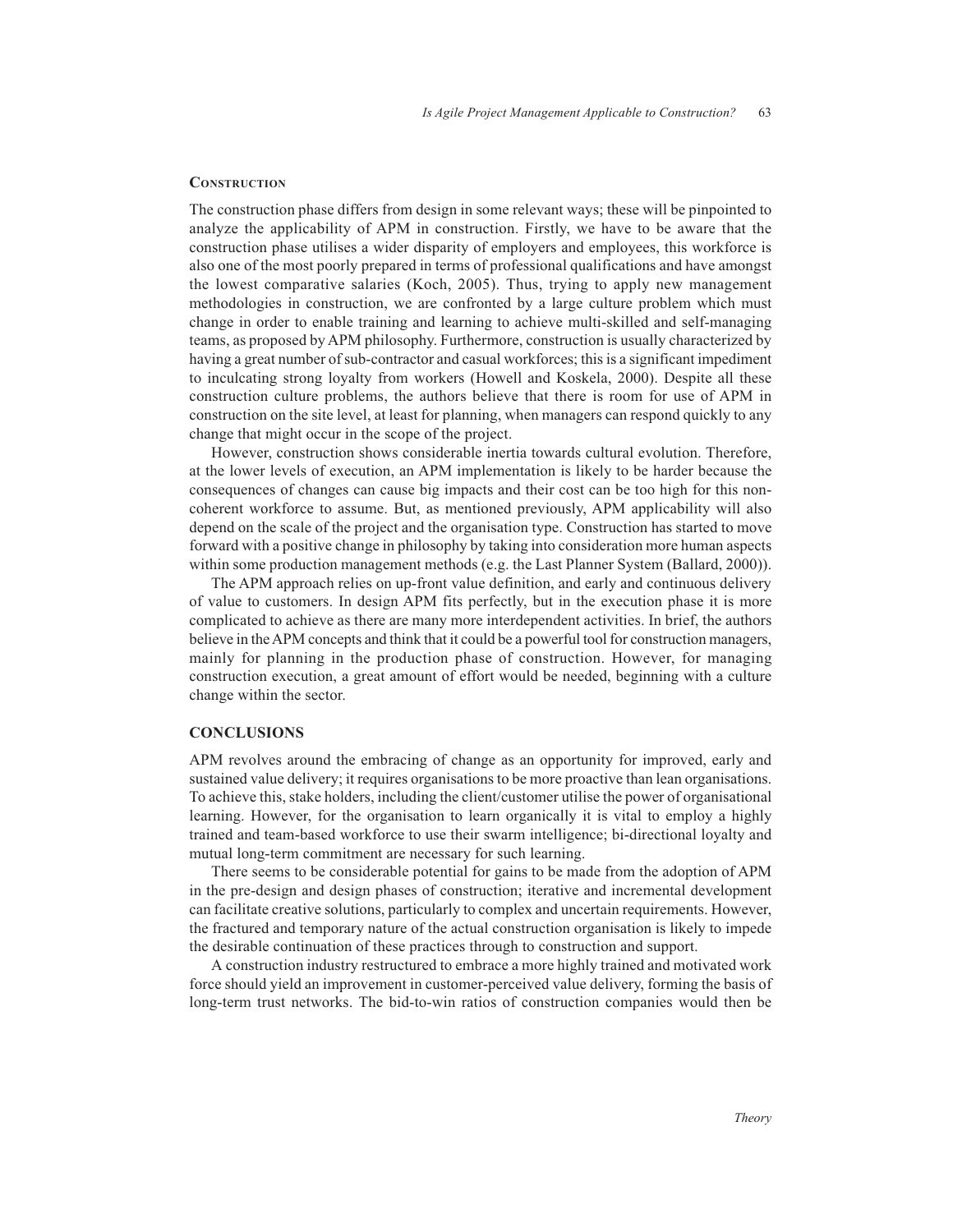improved; reducing the feast and famine nature of each company's own contracts, and forming the basis of an iterative and incremental improvement of fortunes for such innovators.

Whether or not it is adopted within construction, APM acknowledges that change is inevitable. Agile Project Management delivers real benefits to those organisations which thrive on change, and which foster a culture where workers can contribute to organisational learning (and hence, profitability).

## **REFERENCES**

Anderson, C.; McMillan, E. (2003) "Of Ants and Men: Self-organized Teams in Human and Insect Organizations", *Emergence: Complexity and Organization*, 5, (2), pp. 29-41.

Argyris, C.; Schön, D. A. (1996) "Organizational Learning 2 : Theory, Method and Practice", *Addison-Wesley*, Reading, Mass ; Wokingham, pp. xxix, 305p.

Armour, P. G. (2006) "Counting Boulders and Measuring Mountains", *Communications of the ACM*, 49, (1), pp. 17-20.

Austin, S.; Baldwin, A.; Li, B.; Waskett, P. (2000) "Analytical Design Planning Technique (ADePT): A Dependency Structure Matrix Tool to Schedule the Building Process", *Construction Management and Economics*, 18, pp. 173-182.

Ballard, G. (2000) "The Last Planner System of Production Control", Thesis (Doctor of Philosophy), The University of Birmingham, Birmingham.

Beck, K.; et al (2001) "Manifesto for Agile Software Development" [online]. Available from: http://www.agilemanifesto.org/ [Accessed 9 Jan 2006].

Best, R.; de Valence, G. (1999) "Getting it Right at the Start", *Building in Value: Pre-design Issues* Best, R. and de Valence, G.(Eds.). London, pp. 1-9.

Blomberg, J. (1998) "Myter om Projekt", *Nerenius and Santerus*, Stockholm.

Boehm, B.; Turner, R. (2003) "People Factors in Software Management: Lessons From Comparing Agile and Plan-Driven Methods", *Crosstalk - The Journal of Defense Software Engineering*, (Dec 2003).

Boehm, B. W.; Turner, R. (2004) "Balancing Agility and Discipline : A Guide For The Perplexed", *Addison-Wesley*, Boston ; London.

Bonabeau, E.; Meyer, C. (2001) "Swarm Intelligence: a Whole New Way to Think About Business", *Harvard Business Review*, (May), pp. 107-114.

Bonaceto, C.; Burns, K. (2005) "Using Cognitive Engineering to Improve Systems Engineering", *Mitre Technical Paper* [online]. Available from: www.mitre.org/work/ tech\_papers/tech\_papers\_05/05\_1361/05\_1361.pdf [Accessed 30 May 2005].

Bowers, J.; May, J.; Melander, E.; Baarman, M.; Ayoob, A. (2002) "Tailoring XP for Large System Mission Critical Software Development", *Lecture Notes in Computer Science*, 2418, (2418/2002), pp. 100-111.

Clark, K. B.; Fujimoto, T. (1991) "Product Development Performance: Strategy, Organization and Management in the World Auto Industry", *Harvard Business School Press*, Boston, Mass. Cockburn, A. (2003) "Process: the Fourth Dimension (Tricking the Iron Triangle)", *Humans and Technology* [online]. Available from: http://alistair.cockburn.us/crystal/articles/ptfd/ processthefourthdimension.htm [Accessed 10 Jan 2006].

Codinhoto, R. (2003) "Guidelines for Integrated Management of the Design and Production Processes in Construction Projects", Dissertação de Mestrado (Mestrado em Engenharia Civil) – Núcleo Orientado para a Inovação da Edificação, Programa de Pós-Graduação em Engenharia Civil, Universidade Federal do Rio Grande do Sul, Porto Alegre, pp. 176.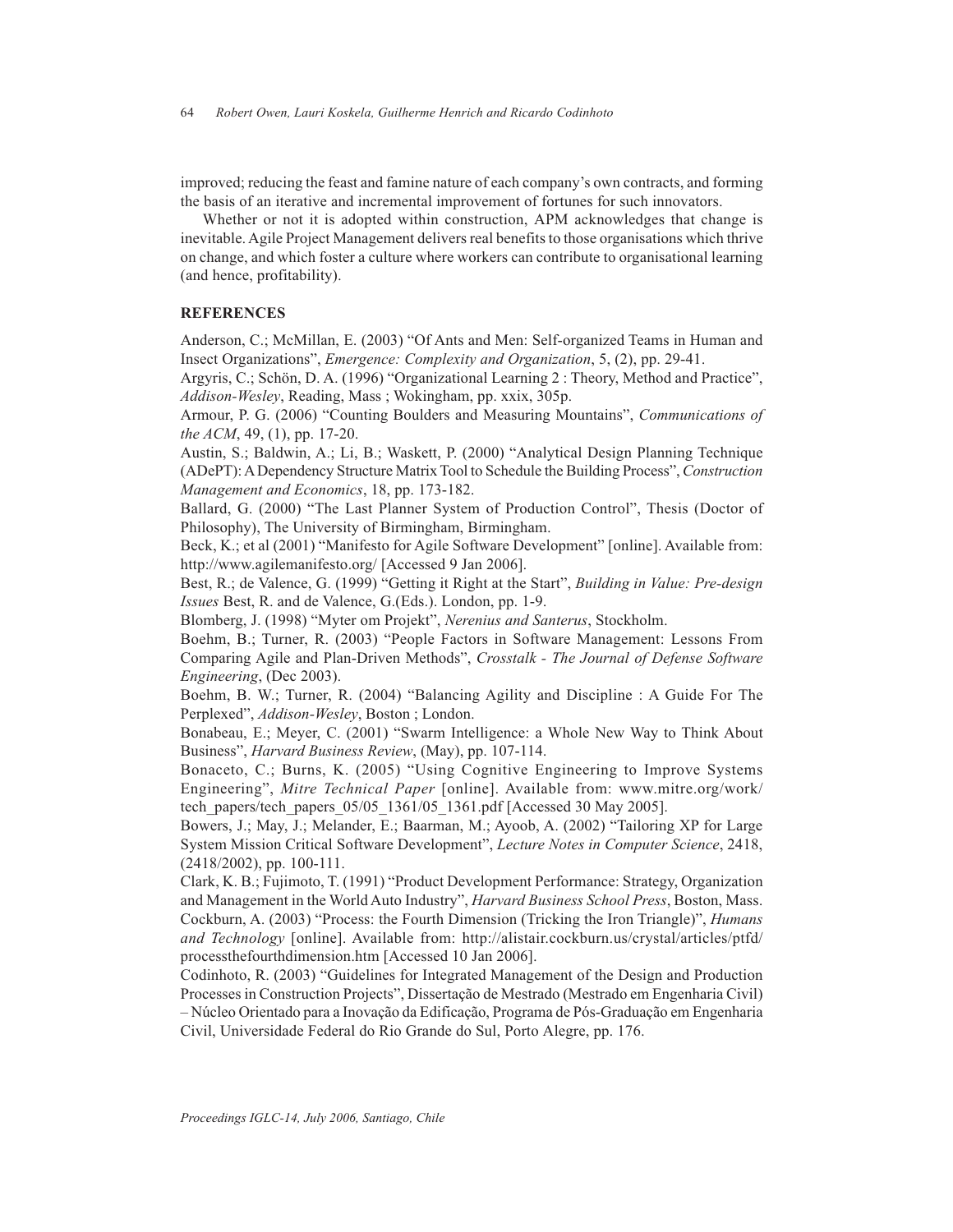College, B. (2005) "Relational Contracting - Creating Value Beyond the Project", *Lean Construction Journal*, 2, (1), pp. 30-45.

Cornielle, J. (2004) "Memorandum Submitted by IBM (SC 15)", *Select Committee on Work and Pensions* Written Evidence.

Crawford, C. M.; Benedetto, C. A. (2000) "New Products Management: International Edition", *Macgraw Hill*, Boston, Mass.

Edmondson, A.; Moingeon, B. (1999) "Learning, Trust and Organisational Change", I*Organizational Learning and the Learning Organization : Developments in Theory and Practice* Easterby-Smith, M.;Burgoyne, J. and Araujo, L.(Eds.). SAGE, London, pp. viii, 247p. Highsmith, J. A. (2004) "Agile Project Management : Creating Innovative Products", *Addison-Wesley*, Boston, pp. xxvi, 277 p.

Hock, D. (2000) "The Art of Chaordic Leadership", *Leader to Leader*, 15, (Winter 2000), pp. 20-26.

Howell, G. A.; Koskela, L. (2000) "Reforming Project Management: The Role of Lean Construction", *8th Annual Conference on Lean Construction*, Brighton, UK. IGLC.

Howell, G. A.; Laufer, A.; Ballard, G. (1993) "Uncertainty and Project Objectives", *Project Appraisal*, 8, (1), pp. 37-43.

Kagioglou, M. Cooper, R. Aouad, G. Hinks, J. Sexton, M., et al. (1998) "Final Report: Generic Design and Construction Process Protocol", *University of Salford*, UK.

Kamara, J. M.; et al (1997) "Considerations for the Effective Implementation of Concurrent Engineering in Construction", *Concurrent Engineering in Construction*, London. The Institution of Structural Engineers, pp. 33-44.

Koch, C. (2005) "Failures in Building Operations - An Occasion for Learning?" *International Conference on Operations and Global Competitiveness* - EurOMA, Budapest, Hungary.

Koskela, L.; Howell, G. A. (2002a) "The Theory of Project Management: Explanation to Novel Methods",  $10<sup>th</sup> International Conference on Lean Construction, Gramado, Brazil. IGLC.$ 

Koskela, L.; Howell, G. A. (2002b) "The Underlying Theory of Management is Obsolete", *PMI Research Conference*, PMI, pp. 293-302.

Koskela, L. J.; Kagioglou, M. (2005) "On the Metaphysics of Production". *13th International Conference on Lean Construction*, Sydney. IGLC.

Liker, J. K. (2004) "The Toyota Way : 14 Management Principles From The World's Greatest Manufacturer", *McGraw-Hill*, New York ; London, pp. xxii, 330 p.

MacCormack, A.; Kemerer, C. F.; Cusumano, M.; Crandall, B. (2003) "Exploring Tradeoffs Between Productivity and Quality in the Selection of Software Development Practices", *IEEE Software*, pp. 75-85.

Massie, J. L.; Douglas, J. (1992) "Managing : a Contemporary Introduction", *Prentice Hall*, Englewood Cliffs, N.J, pp. 540 p.

McGregor, D. (1960) "The Human Side Of Enterprise", *Penguin*, Harmondsworth, pp. xiv, 246p.

Mintzberg, H. (1983) "Structure in Fives: Designing Effective Organizations", *Prentice Hall International*, Englewood Cliffs, pp. 312.

Miron, L. I. G.; Formoso, C. T. (2003) "Client Requirement Management in Building Projects", *11th International Conference on Lean Construction*, July 2003 Blacksburg, Virginia. IGLC. Morriss, P. (1991) "Project Specification and Initiation", *Guidelines for the Management of Major Construction Projects,* National Economic Development Office, HMSO, London.